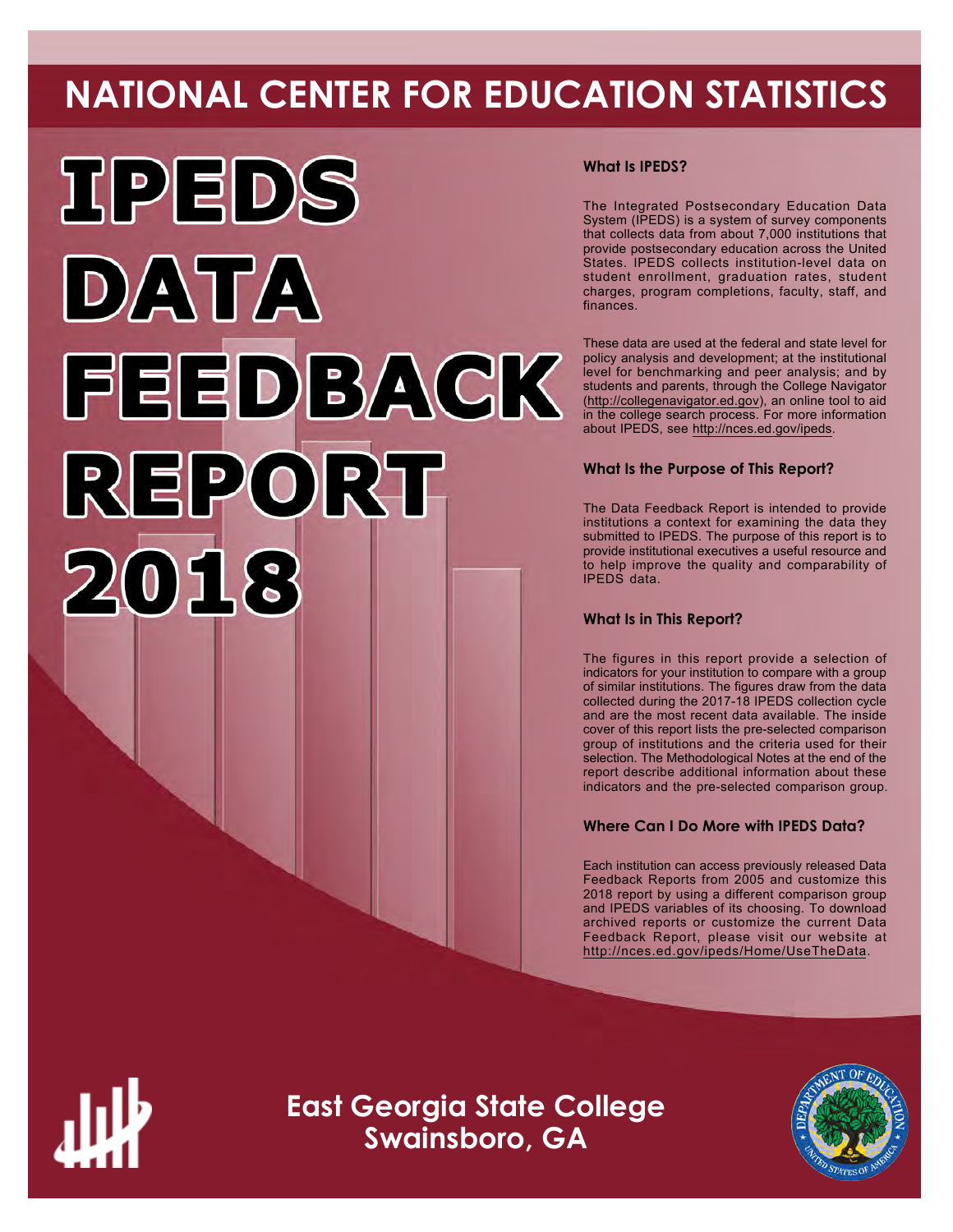# **COMPARISON GROUP**

Comparison group data are included to provide a context for interpreting your institution's statistics. If your institution did not define a custom comparison group for this report by July 13, 2018 NCES selected a comparison group for you. (In this case, the characteristics used to define the comparison group appears below.) The Customize Data Feedback Report functionality on the IPEDS Data Center at this provided link [\(http://nces.ed.gov/ipeds/datacenter/\)](http://nces.ed.gov/ipeds/datacenter/) can be used to reproduce the figures in this report using different peer groups.

The custom comparison group chosen by East Georgia State College includes the following 15 institutions:

Atlanta Metropolitan State College (Atlanta, GA)

- Bismarck State College (Bismarck, ND)
- Centralia College (Centralia, WA)
- Clover Park Technical College (Lakewood, WA)
- Columbia Basin College (Pasco, WA)
- Florida Gateway College (Lake City, FL)
- Georgia Highlands College (Rome, GA)
- Kent State University at Ashtabula (Ashtabula, OH)
- Kent State University at Tuscarawas (New Philadelphia, OH)
- Lake-Sumter State College (Leesburg, FL)
- Ohio University-Chillicothe Campus (Chillicothe, OH)
- Ohio University-Eastern Campus (Saint Clairsville, OH)
- Santa Fe College (Gainesville, FL)
- South Georgia State College (Douglas, GA)
- Yakima Valley College (Yakima, WA)

#### **The figures in this report have been organized and ordered into the following topic areas:**

| 1) Admissions (only for non-open-admissions schools) | [No charts applicable]                 |                   |
|------------------------------------------------------|----------------------------------------|-------------------|
| 2) Student Enrollment                                | Fig. 1 and 2                           | Pg. 3             |
| 3) Awards                                            | Fig. 3                                 | Pg. 3             |
| 4) Charges and Net Price                             | Fig. 4 and $5$                         | Pg. 4             |
| 5) Student Financial Aid                             | Fig. 6, 7, 8 and 9                     | Pg. 4 and 5       |
| 6) Military Benefits*                                | [No charts applicable]                 |                   |
| 7) Retention and Graduation Rates                    | Fig. 10, 11, 12, 13, 14, 15, 16 and 17 | Pg. 5, 6, 7 and 8 |
| 8) Finance                                           | Fig. 18 and 19                         | Pg. 9             |
| 9) Staff                                             | Fig. 20 and 21                         | Pg. 9             |
| 10) Libraries                                        | Fig. 22 and 23                         | Pg. 10            |

\*These figures only appear in customized Data Feedback Reports (DFR), which are available through Use the Data portal on the IPEDS website.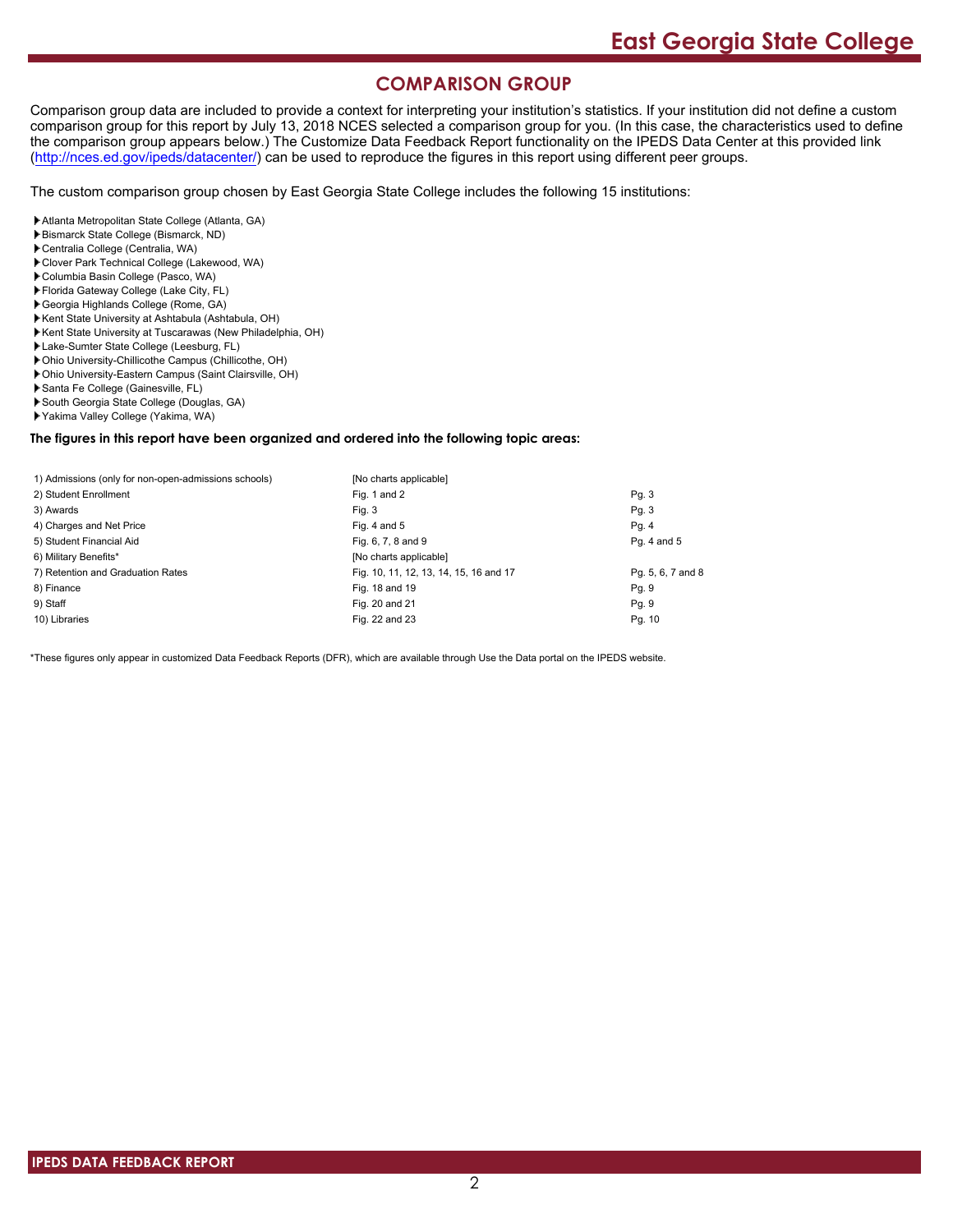



NOTE: For more information about disaggregation of data by race and ethnicity, see the Methodological Notes. Median values for the comparison group will not add to 100%. See "Use of Median Values for Comparison Group" for how median values are determined. N is the number of institutions in the comparison group. SOURCE: U.S. Department of Education, National Center for Education Statistics, Integrated Postsecondary Education Data System (IPEDS): Spring 2018, Fall Enrollment component.

#### **Figure 2. Unduplicated 12-month headcount of all students and of undergraduate students (2016-17), total FTE enrollment (2016-17), and full- and part-time fall enrollment (Fall 2017)**



NOTE: For details on calculating full-time equivalent (FTE) enrollment, see Calculating FTE in the Methodological Notes. Total headcount, FTE, and full- and part-time fall enrollment include both undergraduate and postbaccalaureate students, when applicable. N is the number of institutions in the comparison group.

SOURCE: U.S. Department of Education, National Center for Education Statistics, Integrated Postsecondary Education Data System (IPEDS): Fall 2017, 12-month Enrollment component and Spring 2018, Fall Enrollment component.

### **Figure 3. Number of degrees awarded, by level: 2016-17**



NOTE: For additional information about postbaccalaureate degree levels, see the Methodology Notes. N is the number of institutions in the comparison group. SOURCE: U.S. Department of Education, National Center for Education Statistics, Integrated Postsecondary Education Data System (IPEDS): Fall 2017, Completions component.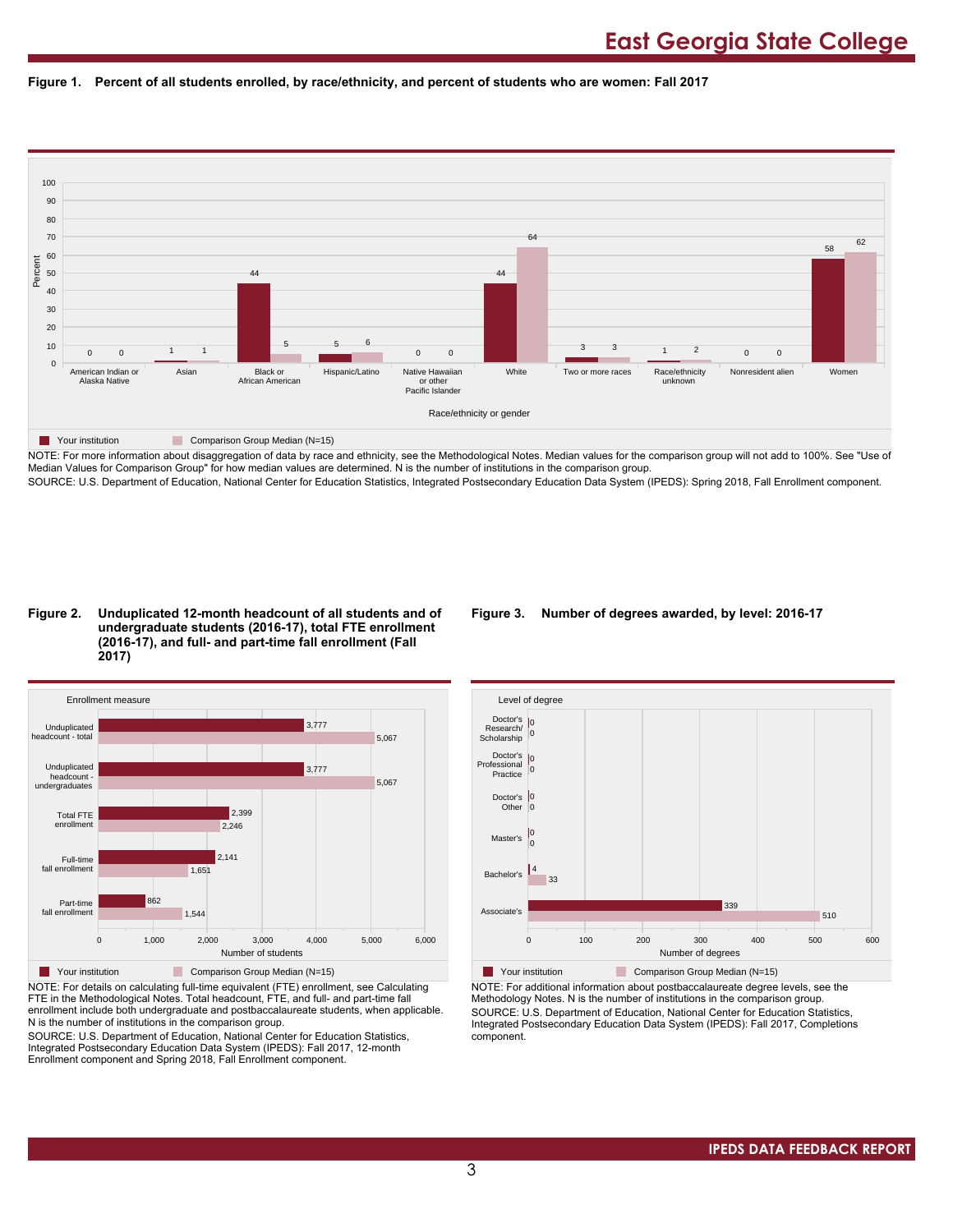**Figure 4. Academic year tuition and required fees for full-time, first-time degree/certificate-seeking undergraduates: 2014-15 to 2017-18**



NOTE: The tuition and required fees shown here are the lowest reported from the categories of in-district, in-state, and out-of-state. N is the number of institutions in the comparison group.

SOURCE: U.S. Department of Education, National Center for Education Statistics, Integrated Postsecondary Education Data System (IPEDS): Fall 2017, Institutional Characteristics component.

**Figure 6. Percent of full-time, first-time degree/certificate-seeking undergraduate students who were awarded grant or scholarship aid from the federal government, state/local government, or the institution, or loans, by type of aid: 2016-17**



NOTE: Any grant aid above includes grant or scholarship aid awarded from the federal government, state/local government, or the institution. Federal grants includes Pell grants and other federal grants. Any loans includes federal loans and other loans awarded to students. For details on how students are counted for financial aid reporting, see Cohort Determination in the Methodological Notes. N is the number of institutions in the comparison group.

SOURCE: U.S. Department of Education, National Center for Education Statistics, Integrated Postsecondary Education Data System (IPEDS): Winter 2017-18, Student Financial Aid component.





NOTE: Average net price is for full-time, first-time degree/certificate-seeking undergraduate students and is generated by subtracting the average amount of federal, state/local government, and institutional grant and scholarship awarded aid from the total cost of attendance. Total cost of attendance is the sum of published tuition and required fees, books and supplies, and the average room and board and other expenses. For details, see the Methodological Notes. N is the number of institutions in the comparison group.

SOURCE: U.S. Department of Education, National Center for Education Statistics, Integrated Postsecondary Education Data System (IPEDS): Fall 2017, Institutional Characteristics component and Winter 2017-18, Student Financial Aid component.





**The Your institution** Comparison Group Median

NOTE: Any grant aid above includes grant or scholarship aid awarded from the federal government, state/local government, or the institution. Federal grants includes Pell grants and other federal grants. Any loans includes federal loans and other loans awarded to students. Average amounts of aid were calculated by dividing the total aid awarded by the total number of recipients in each institution. N is the number of institutions in the comparison group.

SOURCE: U.S. Department of Education, National Center for Education Statistics, Integrated Postsecondary Education Data System (IPEDS): Winter 2017-18, Student Financial Aid component.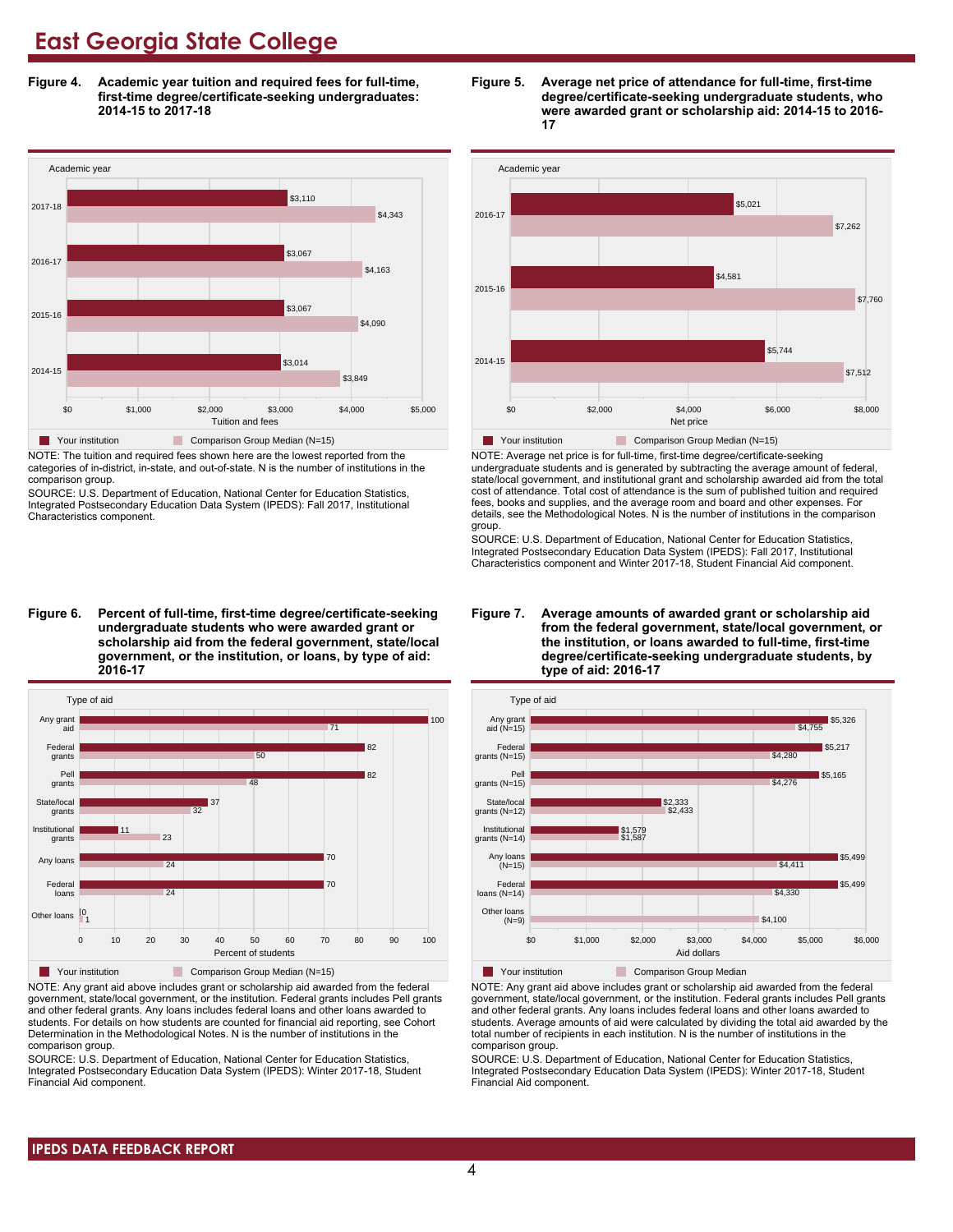**Figure 8. Percent of all undergraduates awarded aid, by type of aid: 2016-17**

Type of aid 0 10 20 30 40 50 60 70 80 90 100 Percent of students Federal loans Pell grants Any grant aid 28 49 38 58 46 78 **The Your institution** Comparison Group Median (N=15)

NOTE: Any grant aid above includes grant or scholarship aid awarded from the federal government, state/local government, the institution, or other sources. Federal loans includes only federal loans awarded to students. N is the number of institutions in the comparison group.

SOURCE: U.S. Department of Education, National Center for Education Statistics, Integrated Postsecondary Education Data System (IPEDS): Winter 2017-18, Student Financial Aid component.



**Figure 9. Average amount of aid awarded to all undergraduates, by**

**type of aid: 2016-17**

NOTE: Any grant aid above includes grant or scholarship aid from the federal government, state/local government, the institution, or other sources. Federal loans includes federal loans to students. Average amounts of aid were calculated by dividing the total aid awarded by the total number of recipients in each institution. N is the number of institutions in the comparison group.

SOURCE: U.S. Department of Education, National Center for Education Statistics, Integrated Postsecondary Education Data System (IPEDS): Winter 2017-18, Student Financial Aid component.

#### **Figure 10. Retention rates of first-time bachelor's degree seeking students, by attendance level: Fall 2016 cohort**



NOTE: Retention rates are measured from the fall of first enrollment to the following fall. Academic reporting institutions report retention data as of the institution's official fall reporting date or as of October 15, 2016. Program reporters determine the cohort with enrollment any time between August 1-October 31, 2016 and retention based on August 1, 2017. Four-year institutions report retention rates for students seeking a bachelor's degree. For more details, see the Methodological Notes. N is the number of institutions in the comparison group.

SOURCE: U.S. Department of Education, National Center for Education Statistics, Integrated Postsecondary Education Data System (IPEDS): Spring 2018, Fall Enrollment component.

#### **Figure 11. Graduation and transfer-out rates of full-time, first-time degree/certificate-seeking undergraduates within 150% of normal time to program completion: 2011 cohort**



NOTE: Graduation rate cohort includes all full-time, first-time degree/certificate-seeking undergraduate students. Graduation and transfer-out rates are the Student Right-to-Know rates. Only institutions with mission to prepare students to transfer are required to report transfer out. For more details, see the Methodological Notes. N is the number of institutions in the comparison group.

SOURCE: U.S. Department of Education, National Center for Education Statistics, Integrated Postsecondary Education Data System (IPEDS): Winter 2017-18, Graduation Rates component.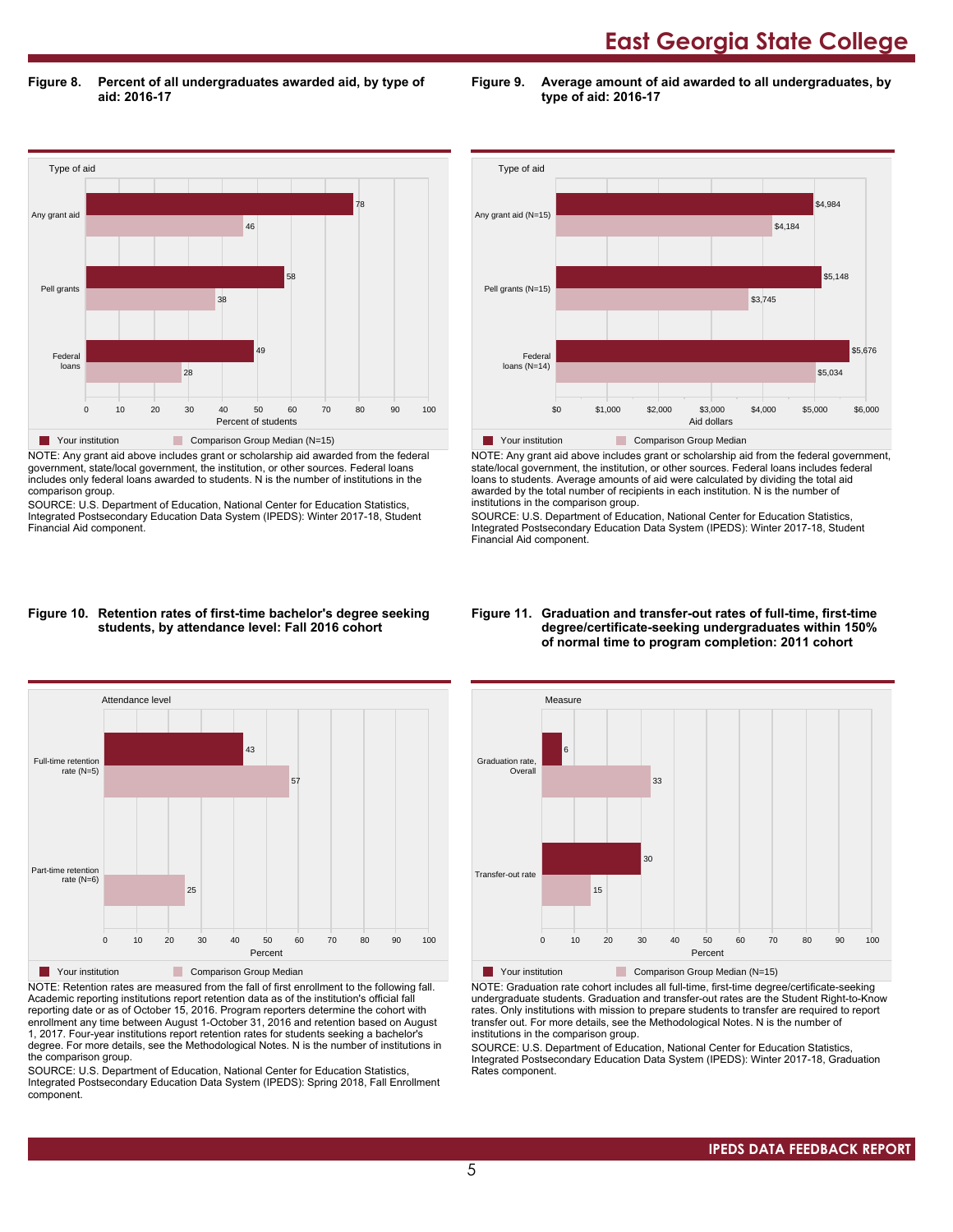**Figure 12. Graduation rates of full-time, first-time degree/certificate-seeking undergraduates within 150% of normal time to program completion, by race/ethnicity: 2011 cohort**



NOTE: For more information about disaggregation of data by race and ethnicity, see the Methodological Notes. The graduation rates are the Student Right-to-Know (SRK) rates. Median values for the comparison group will not add to 100%. N is the number of institutions in the comparison group.

SOURCE: U.S. Department of Education, National Center for Education Statistics, Integrated Postsecondary Education Data System (IPEDS): Winter 2017-18, Graduation Rates component.

**Figure 13. Graduation rates of full-time, first-time degree/certificateseeking undergraduates within 150% of normal time to program completion, by financial aid recipients: 2011 cohort**



NOTE: Graduation rate cohort includes all full-time, first-time degree/certificate-seeking undergraduate students. Data were collected on those students, who at entry of the cohort, were awarded a Pell Grant and students who were awarded a Subsidized Stafford loan, but did not receive a Pell Grant. Graduation rates are the Student Right-to-Know rates. Only institutions with mission to prepare students to transfer are required to report transfer out. For more details, see the Methodological Notes. N is the number of institutions in the comparison group.

SOURCE: U.S. Department of Education, National Center for Education Statistics, Integrated Postsecondary Education Data System (IPEDS): Winter 2017-18, Graduation Rates component.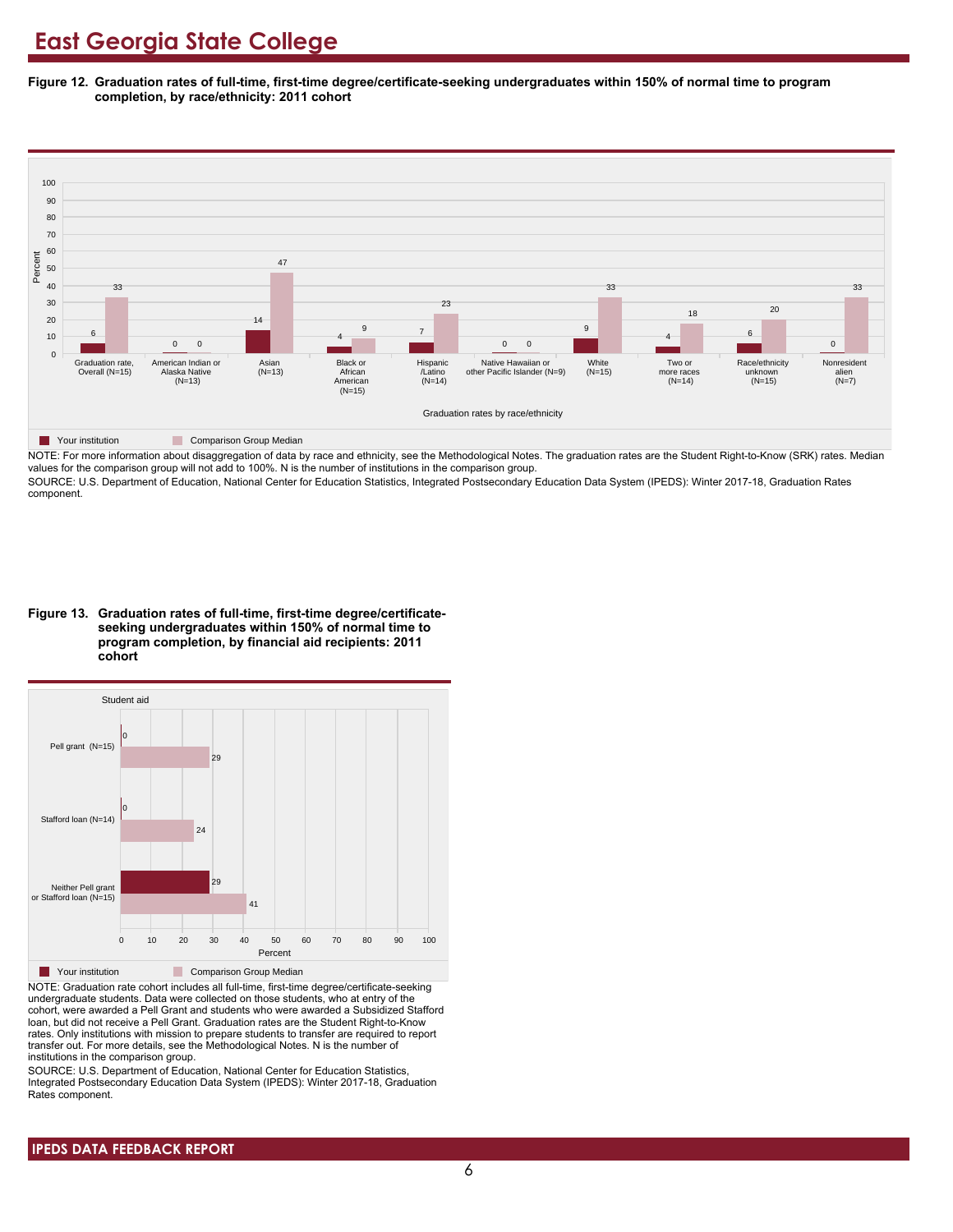#### **Figure 14. Award and enrollment rates of first-time, full-time, degree/certificate-seeking undergraduates after 8 years of entry, by Pell status, 2009-10 cohort**



NOTE: Award measures are based on the highest award received after 8 years of entry and enrollment measures are based on student who did not received an award after 8 years of entry. Student cohorts (i.e., First-time, full-time; First-time, part-time; Non-first-time, full-time; and Non-first-time, part-time) are degree/certificate-seeking undergraduate students who entered the institution between July 1, 2009-June 30, 2010. Pell recipients are students with demonstrated financial need. For more details, see the Methodological Notes. N is the number of institutions in the comparison group.

SOURCE: U.S. Department of Education, National Center for Education Statistics, Integrated Postsecondary Education Data System (IPEDS): Winter 2017-18, Outcome Measures component.

#### **Figure 15. Award and enrollment rates of first-time, part-time, degree/certificate-seeking undergraduates after 8 years of entry, by Pell status, 2009-10 cohort**



NOTE: Award measures are based on the highest award received after 8 years of entry and enrollment measures are based on student who did not received an award after 8 years of entry. Student cohorts (i.e., First-time, full-time; First-time, part-time; Non-first-time, full-time; and Non-first-time, part-time) are degree/certificate-seeking undergraduate students who entered the institution between July 1, 2009-June 30, 2010. Pell recipients are students with demonstrated financial need. For more details, see the Methodological Notes. N is the number of institutions in the comparison group.

SOURCE: U.S. Department of Education, National Center for Education Statistics, Integrated Postsecondary Education Data System (IPEDS): Winter 2017-18, Outcome Measures component.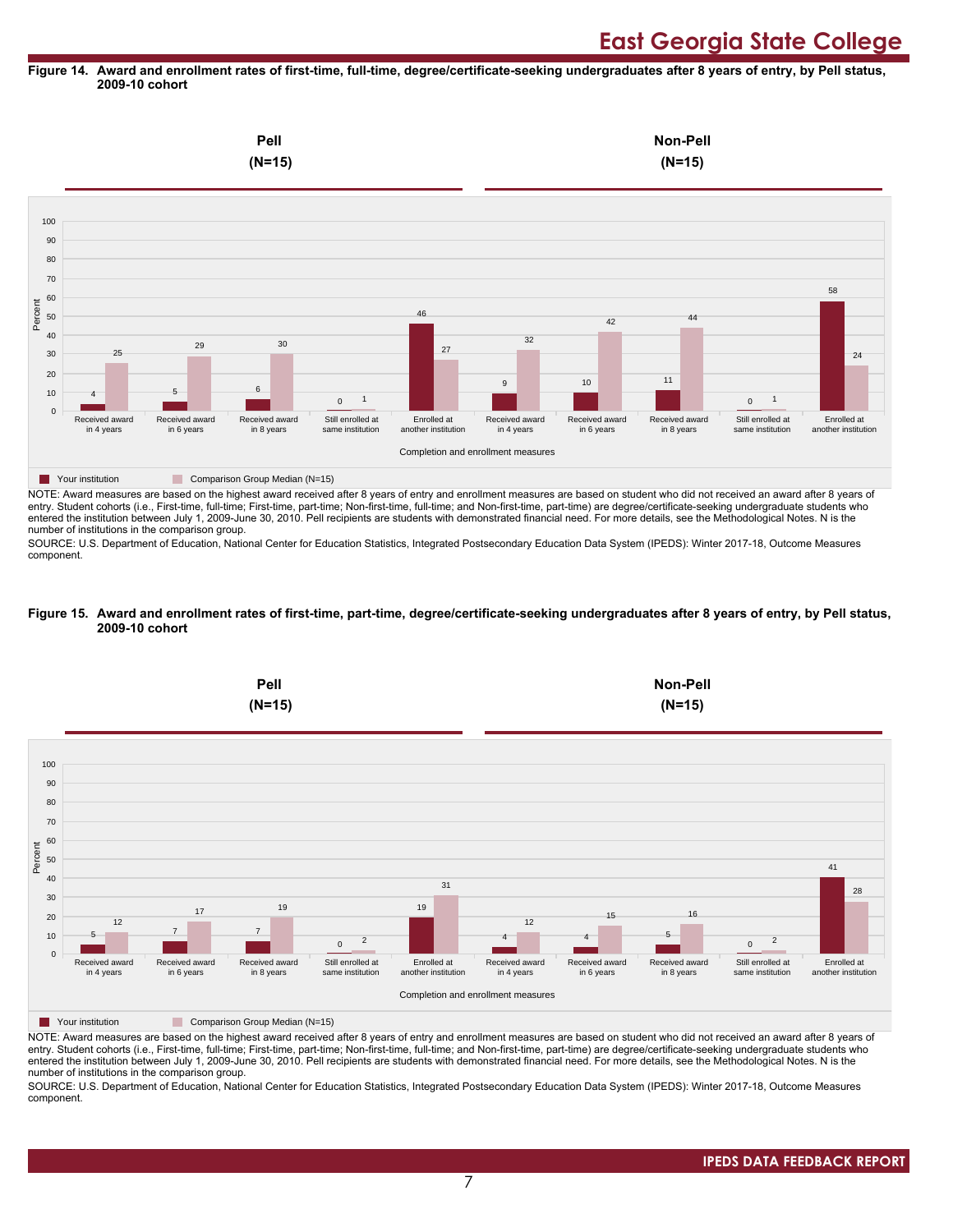**Figure 16. Award and enrollment rates of non-first-time, full-time, degree/certificate-seeking undergraduates after 8 years of entry, by Pell status, 2009-10 cohort**



NOTE: Award measures are based on the highest award received after 8 years of entry and enrollment measures are based on student who did not received an award after 8 years of entry. Student cohorts (i.e., First-time, full-time; First-time, part-time; Non-first-time, full-time; and Non-first-time, part-time) are degree/certificate-seeking undergraduate students who entered the institution between July 1, 2009-June 30, 2010. Pell recipients are students with demonstrated financial need. For more details, see the Methodological Notes. N is the number of institutions in the comparison group.

SOURCE: U.S. Department of Education, National Center for Education Statistics, Integrated Postsecondary Education Data System (IPEDS): Winter 2017-18, Outcome Measures component.

#### **Figure 17. Award and enrollment rates of non-first-time, part-time, degree/certificate-seeking undergraduates after 8 years of entry, by Pell status, 2009-10 cohort**



NOTE: Award measures are based on the highest award received after 8 years of entry and enrollment measures are based on student who did not received an award after 8 years of entry. Student cohorts (i.e., First-time, full-time; First-time, part-time; Non-first-time, full-time; and Non-first-time, part-time) are degree/certificate-seeking undergraduate students who entered the institution between July 1, 2009-June 30, 2010. Pell recipients are students with demonstrated financial need. For more details, see the Methodological Notes. N is the number of institutions in the comparison group.

SOURCE: U.S. Department of Education, National Center for Education Statistics, Integrated Postsecondary Education Data System (IPEDS): Winter 2017-18, Outcome Measures component.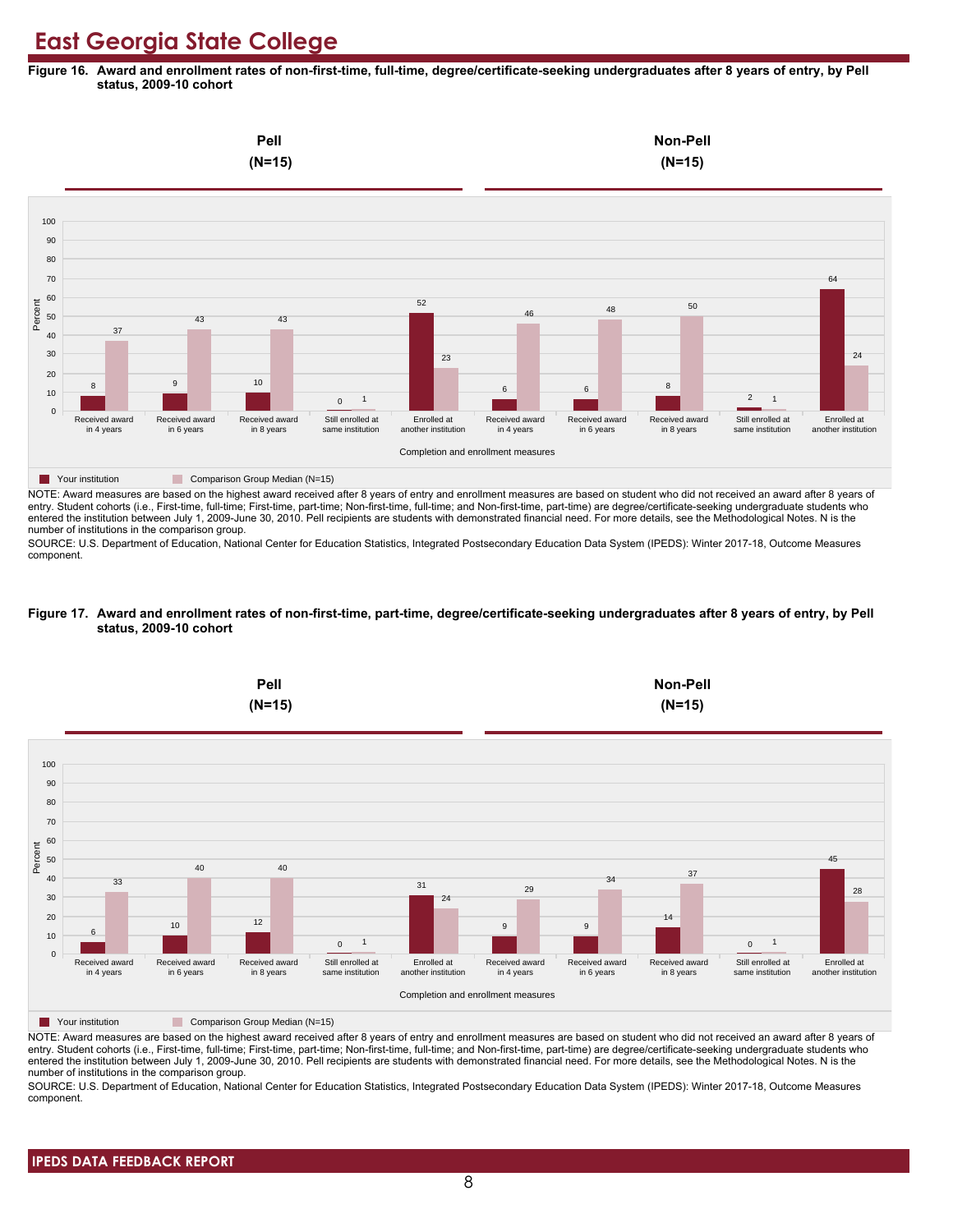**East Georgia State College** 

**Figure 18. Percent distribution of core revenues, by source: Fiscal year 2017**

**Figure 19. Core expenses per FTE enrollment, by function: Fiscal year 2017**



NOTE: The comparison group median is based on those members of the comparison group that report finance data using the same accounting standards as the comparison institution. For more information, see the Methodological Notes. N is the number of institutions in the comparison group.

SOURCE: U.S. Department of Education, National Center for Education Statistics, Integrated Postsecondary Education Data System (IPEDS): Spring 2018, Finance component.



NOTE: Expenses per full-time equivalent (FTE) enrollment, particularly instruction, may be inflated because finance data includes all core expenses while FTE reflects credit activity only. For details on calculating FTE enrollment and a detailed definition of core expenses, see the Methodological Notes. N is the number of institutions in the comparison group. SOURCE: U.S. Department of Education, National Center for Education Statistics, Integrated Postsecondary Education Data System (IPEDS): Fall 2017, 12-month Enrollment component and Spring 2018, Finance component.

#### **Figure 20. Full-time equivalent staff, by occupational category: Fall 2017**



NOTE: Graduate assistants are not included. For calculation details, see the Methodological Notes. N is the number of institutions in the comparison group. SOURCE: U.S. Department of Education, National Center for Education Statistics, Integrated Postsecondary Education Data System (IPEDS): Spring 2018, Human Resources component.

#### **Figure 21. Average salaries of full-time instructional non-medical staff equated to 9-months worked, by academic rank: Academic year 2017-18**



**The Your institution** Comparison Group Median

NOTE: See Methodology Notes for more details on average salary. N is the number of institutions in the comparison group.

SOURCE: U.S. Department of Education, National Center for Education Statistics, Integrated Postsecondary Education Data System (IPEDS): Spring 2018, Human Resources component.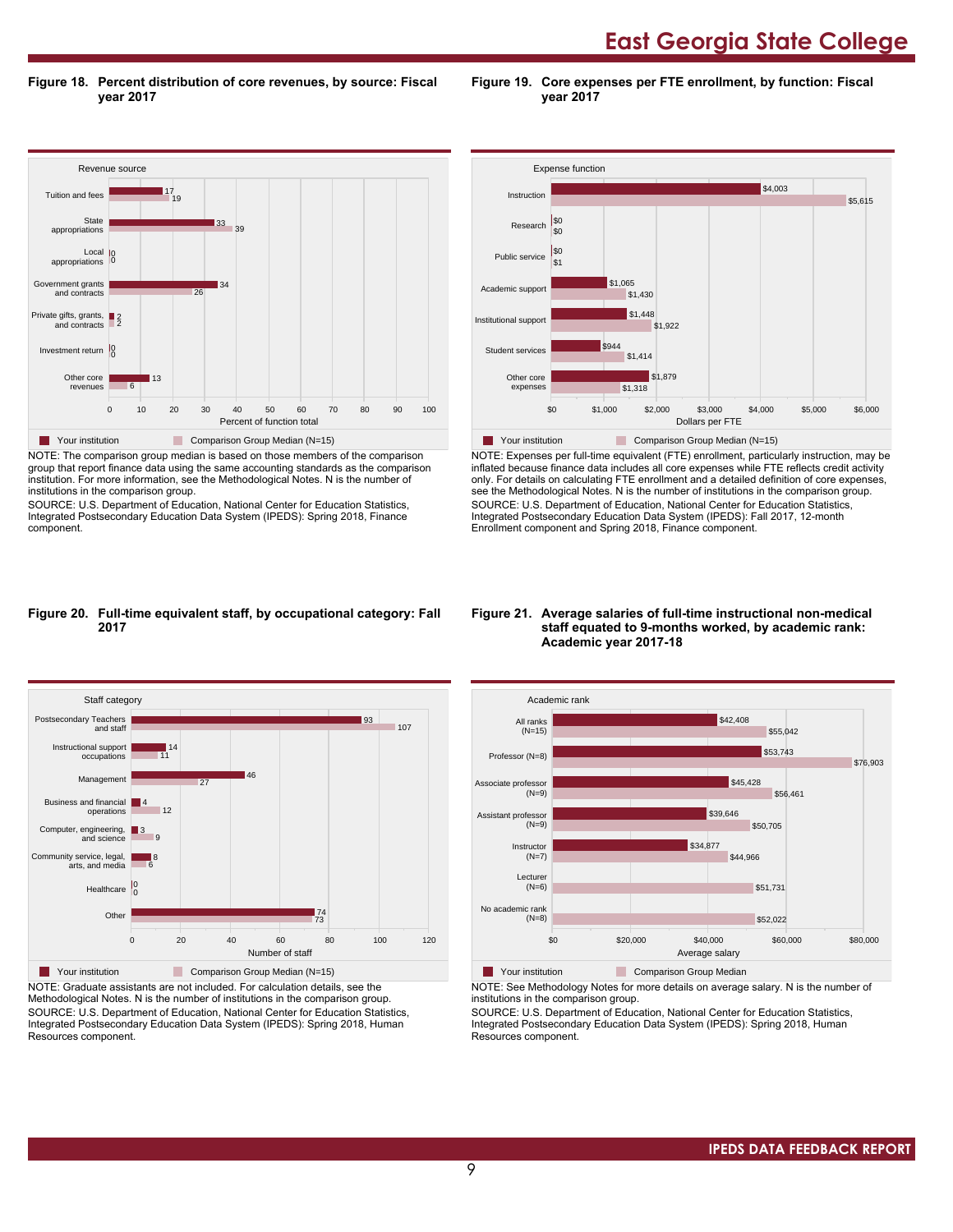**Figure 22. Percent distribution of library collection, by material type: Fiscal Year 2017**

### **Figure 23. Percent distribution of library expenses, by function: Fiscal Year 2017**



SOURCE: U.S. Department of Education, National Center for Education Statistics, Integrated Postsecondary Education Data System (IPEDS): Spring 2018, Academic Libraries component.



NOTE: N is the number of institutions in the comparison group. SOURCE: U.S. Department of Education, National Center for Education Statistics, Integrated Postsecondary Education Data System (IPEDS): Spring 2018, Academic Libraries component.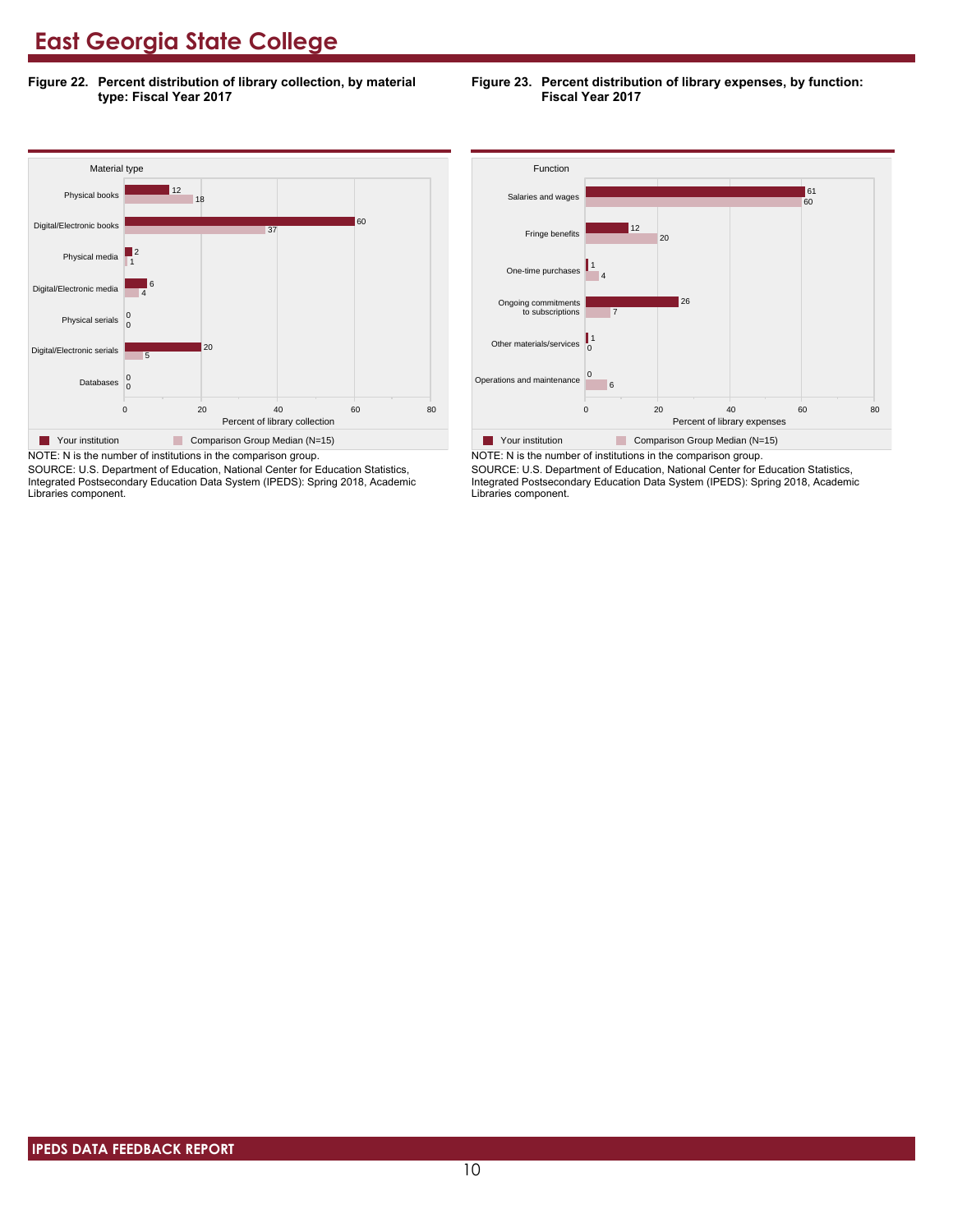# **METHODOLOGICAL NOTES**

### **Overview**

This report is based on data supplied by institutions to IPEDS during 2017-18 data collection year. Response rates exceeded 99% for most surveys. IPEDS First Look reports at <http://nces.ed.gov/pubsearch/getpubcats.asp?sid=010> provide some information on aggregate institutional responses.

# **Use of Median Values for Comparison Group**

This report compares your institution's data to the median value for the comparison group for each statistic shown in the figure. If more than one statistic is present in a figure, the median values are determined separately for each indicator or statistic. Medians are not displayed for comparison groups with fewer than three values. Where percentage distributions are presented, median values may not add to 100%. To access all the data used to create the figures included in this report, go to 'Use the Data' portal on the IPEDS website at this provided link (<http://nces.ed.gov/ipeds>).

# **Missing Statistics**

If a statistic is not reported for your institution, the omission indicates that the statistic is not relevant to your institution and the data were not collected. Not all notes may be applicable to your report.

# **Use of Imputed Data**

All IPEDS data are subject to imputation for total (institutional) and partial (item) nonresponse. If necessary, imputed values were used to prepare your report.

# **Data Confidentiality**

IPEDS data are not collected under a pledge of confidentiality.

# **Disaggregation of Data by Race/Ethnicity**

When applicable, some statistics are disaggregated by race/ethnicity. Data disaggregated by race/ethnicity have been reported using the 1997 Office of Management and Budget categories. Detailed information about the race/ethnicity categories can be found at <https://nces.ed.gov/ipeds/Section/Resources>.

### **Cohort Determination for Reporting Student Financial Aid, Graduation Rates, and Outcome Measures**

Student cohorts for reporting Student Financial Aid and Graduation Rates data are based on the reporting type of the institution. For institutions that report based on an academic year (those operating on standard academic terms), student counts and cohorts are based on fall term data. Student counts and cohorts for program reporters (those that do not operate on standard academic terms) are based on unduplicated counts of students enrolled during a full 12-month period.

Student cohorts for reporting Outcome Measures are based on a full-year cohort from July 1-June 30 for all degree-granting institutions.

# **DESCRIPTION OF STATISTICS USED IN THE FIGURES**

#### **Admissions (only for non-open-admissions schools)**

#### *Admissions and Test Score Data*

Admissions and test score data are presented only for institutions that do not have an open admission policy, and apply to first-time, degree/certificate-seeking undergraduate students only. Applicants include only those students who fulfilled all requirements for consideration for admission and who were notified of one of the following actions: admission, non-admission, placement on a wait list, or application withdrawn (by applicant or institution). Admitted applicants (admissions) include wait-listed students who were subsequently offered admission. Early decision, early action, and students who began studies during the summer prior to the fall reporting period are included. For customized Data Feedback Reports, test scores are presented only if scores are required for admission.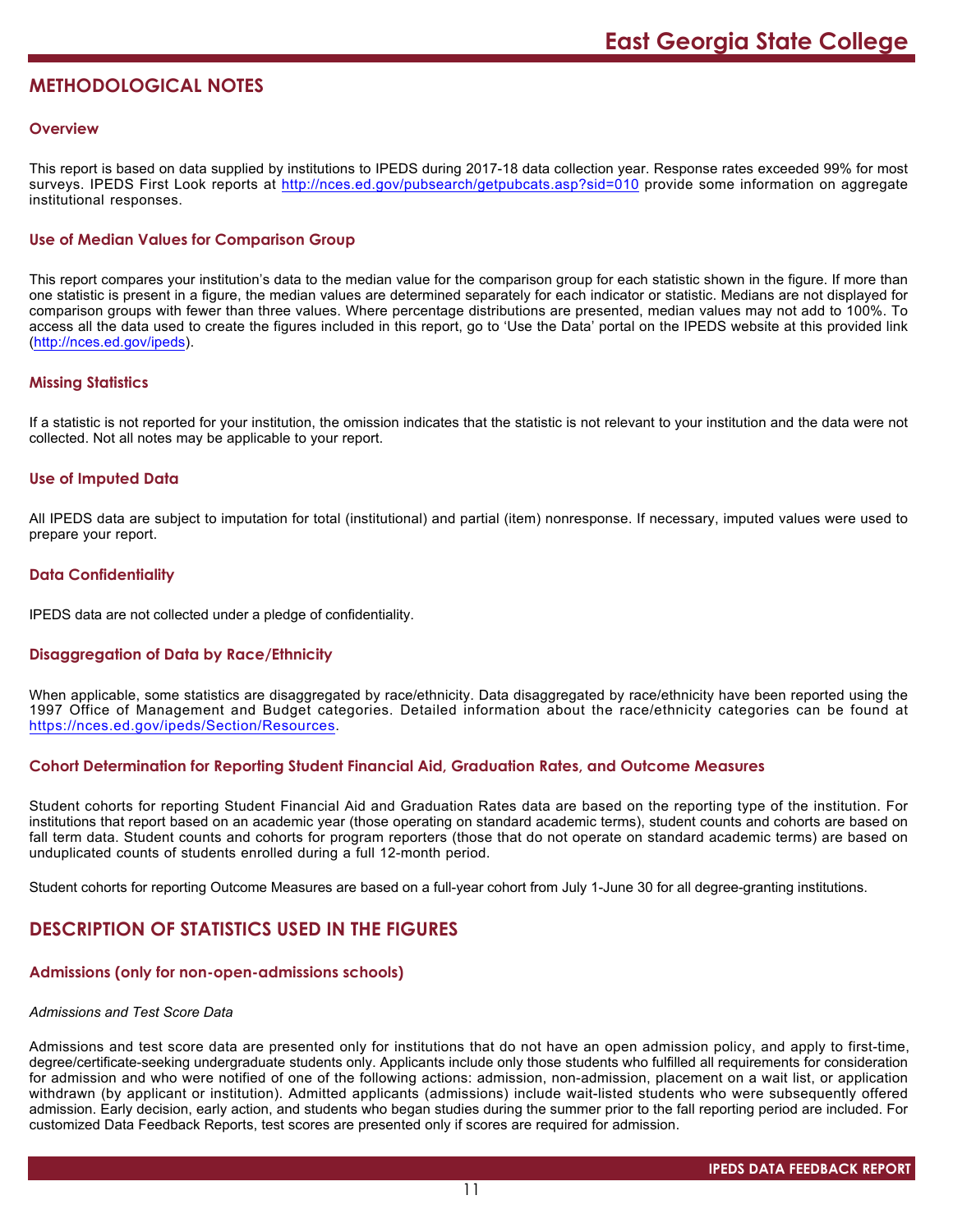# **Student Enrollment**

# *FTE Enrollment*

The full-time equivalent (FTE) enrollment used in this report is the sum of the institution's FTE undergraduate enrollment and FTE graduate enrollment (as calculated from or reported on the 12-month Enrollment component). Undergraduate and graduate FTE are estimated using 12-month instructional activity (credit and/or contact hours). See "Calculation of FTE Students (using instructional activity)" in the IPEDS Glossary at <https://surveys.nces.ed.gov/ipeds/VisGlossaryAll.aspx>.

# *Total Entering Undergraduate Students*

Total entering students are students at the undergraduate level, both full- and part-time, new to the institution in the fall term (or the prior summer term who returned in the fall). This includes all first-time undergraduate students, students transferring into the institution at the undergraduate level, and non-degree/certificate-seeking undergraduates entering in the fall. Only degree-granting, academic year reporting institutions provide total entering student data.

# **Charges and Net Price**

### *Average Institutional Net Price*

Average net price is calculated for full-time, first-time degree/certificate-seeking undergraduates who were awarded grant or scholarship aid from the federal government, state/local government, or the institution anytime during the full aid year. For public institutions, this includes only students who paid the in-state or in-district tuition rate. Other sources of grant aid are excluded. Average net price is generated by subtracting the average amount of federal, state/local government, and institutional grant and scholarship aid from the total cost of attendance. Total cost of attendance is the sum of published tuition and required fees, books and supplies, and the average room and board and other expenses.

For the purpose of the IPEDS reporting, aid awarded refers to financial aid that was awarded to, and accepted by, a student. This amount may differ from the aid amount that is disbursed to a student.

# **Retention, Graduation Rates, and Outcome Measures**

#### *Retention Rates*

Retention rates are measures at which students persist in their educational program at an institution, expressed as a percentage. For fouryear institutions, this is the percentage of first-time bachelors (or equivalent) degree-seeking undergraduates from the previous fall who are again enrolled in the current fall. For all other institutions this is the percentage of first-time degree/certificate-seeking students from the previous fall who either re-enrolled or successfully completed their program by the current fall. The full-time retention rate is calculated using the percentage of full-time, first-time degree/certificate-seeking undergraduates, while the part-time rate is calculated using the percentage of part-time, first-time degree/certificate-seeking undergraduates.

# *Graduation Rates and Transfer-out Rate*

Graduation rates are those developed to satisfy the requirements of the Student Right-to-Know Act and Higher Education Act, as amended, and are defined as the total number of individuals from a given cohort of full-time, first-time degree/certificate-seeking undergraduates who completed a degree or certificate within a given percent of normal time to complete all requirements of the degree or certificate program; divided by the total number of students in the cohort of full-time, first-time degree/certificate-seeking undergraduates minus any allowable exclusions. Institutions are permitted to exclude from the cohort students who died or were totally and permanently disabled; those who left school to serve in the armed forces or were called up to active duty; those who left to serve with a foreign aid service of the federal government, such as the Peace Corps; and those who left to serve on an official church mission.

A further extension of the traditional Graduation Rates (GR) component which carries forward 100% and 150% graduation rates data previously reported in the GR component is the Graduation Rates 200% (GR200) component, which request information on any additional completers and exclusions from the cohort between 151% and 200% normal time for students to complete all requirements of their program of study.

Transfer-out rate is the total number of students from the cohort who are known to have transferred out of the reporting institution (without earning a degree/award) and subsequently re-enrolled at another institution within the same time period; divided by the same adjusted cohort (initial cohort minus allowable exclusions) as described above. Only institutions with a mission that includes providing substantial preparation for students to enroll in another eligible institution are required to report transfers out.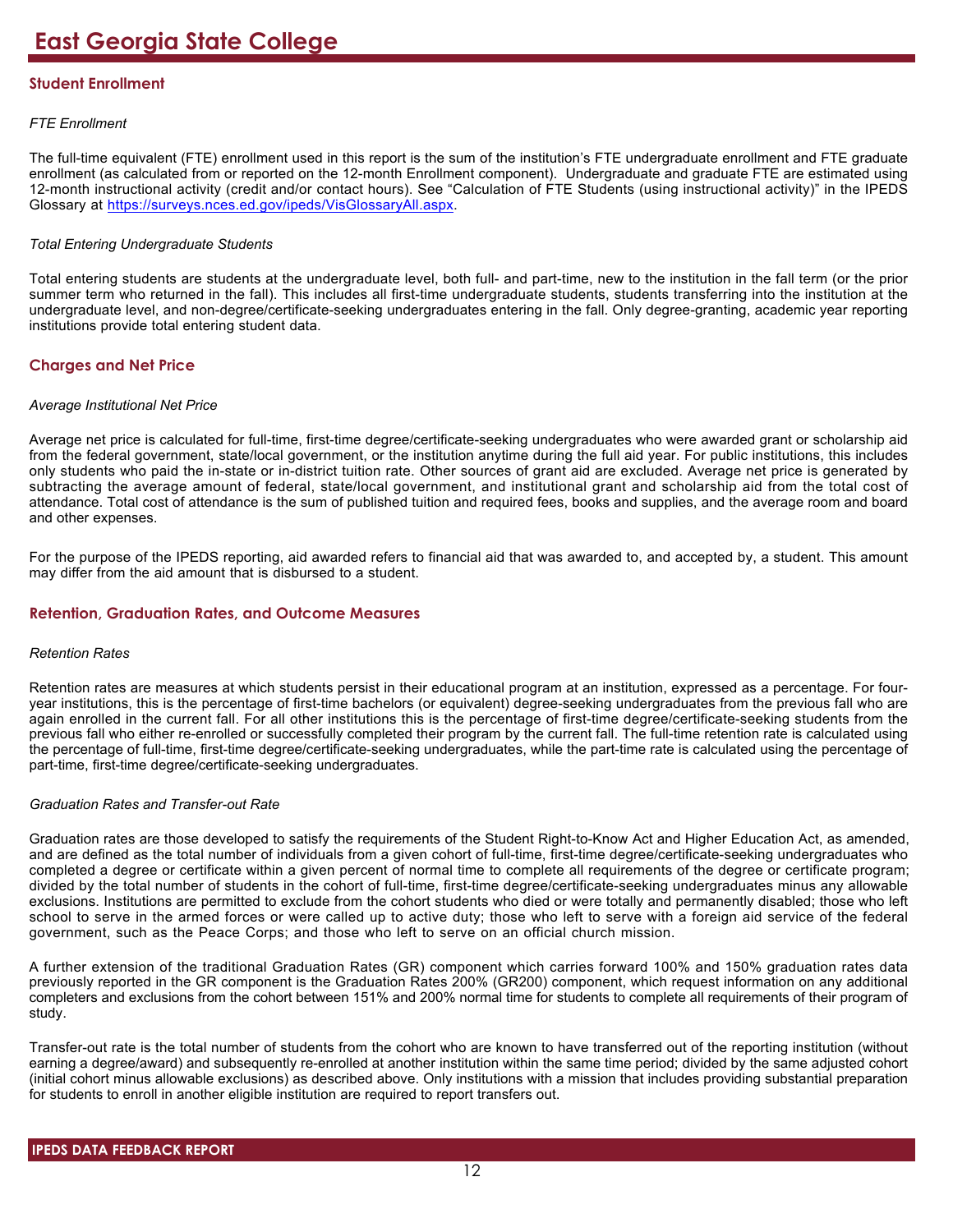#### *Outcome Measures Data*

Alternative measures of student success are reported by degree-granting institutions to describe the outcomes of four degree/certificateseeking undergraduate student groups: Full-time, first-time (FTFT); Part-time, first-time (PTFT); Full-time, non-first-time (FTNFT); and Parttime, non-first-time (PTNFT). Additionally, each of the four cohorts collects data on two subcohorts: Pell grant recipients and non-Pell grant recipients. These measures provide the 4-year, 6-year, and 8-year award rates (or completions rates) after entering an institution. NCES calculates award rates by dividing a cohort's or subcohort's adjusted cohort into the number of total awards at 4-year, 6-year, and 8-year status points.

The initial cohort can be revised and take allowable exclusions resulting in an adjusted cohort. Institutions are permitted to exclude from the initial cohort the following: 1) students who died or were totally and permanently disabled; 2) those who left school to serve in the armed forces or were called up to active duty; 3) those who left to serve with a foreign aid service of the federal government, such as the Peace Corps; and 4) those who left to serve on an office church mission.

The highest award and the type of award (i.e., certificate, Associate's, or Bachelor's) are reported at each status point. For students who did not earn an undergraduate award after 8-years of entry, the enrollment statuses are reported as either still enrolled at the institution, or subsequently transferred out of the institution. Unlike the Graduation Rates data, all institutions must report on a full-year cohort (students entering July 1 of one year to June 30 to the next) and on their transfer out students, regardless if the institution has a mission that provides substantial transfer preparation.

#### **Finance**

#### *Core Revenues*

Core revenues for public institutions reporting under GASB standards include tuition and fees; government (federal, state, and local) appropriations and operating and nonoperating grants/contracts; private gifts, grants, and contracts (private operating grants/contracts plus gifts and contributions from affiliated entities); sales and services of educational activities; investment income; other operating and nonoperating sources; and other revenues and additions (capital appropriations and grants and additions to permanent endowments). "Other core revenues" include federal appropriations, sales and services of educational activities, other operating and nonoperating sources, and other revenues and additions.

Core revenues for private, not-for-profit institutions (and a small number of public institutions) reporting under FASB standards include tuition and fees; government (federal, state, and local) appropriations and grants/contracts; private gifts, grants/contracts (including contributions from affiliated entities); investment return; sales and services of educational activities; and other sources (a generated category of total revenues minus the sum of core and noncore categories on the Finance component). "Other core revenues" include government (federal, state, and local) appropriations, sales and services of educational activities, and other sources.

Core revenues for private, for-profit institutions reporting under FASB standards include tuition and fees; government (federal, state, and local) appropriations and grants/contracts; private grants/ contracts; investment income; sales and services of educational activities; and other sources (a generated category of total revenues minus the sum of core and noncore categories on the Finance component). "Other core revenues" include government (federal, state, and local) appropriations and other sources.

At degree-granting institutions, core revenues exclude revenues from auxiliary enterprises (e.g., bookstores and dormitories), hospitals, and independent operations. Non-degree-granting institutions do no report revenue from auxiliary enterprises in a separate category, and thus may include these amounts in the core revenues from other sources.

#### *Core Expenses*

Core expenses include expenses for instruction, research, public service, academic support, institutional support, student services, grant aid/scholarships and fellowships (net of discounts and allowances), and other functional expenses (a generated category of total expense minus the sum of core and noncore functions on the Finance component). Expenses for operation and maintenance of plant, depreciation, and interest are allocated to each of the other functions. Core expenses at degree-granting institutions exclude expenses for auxiliary enterprises (e.g., bookstores and dormitories), hospitals, and independent operations. Non-degree-granting institutions do not report expenses for auxiliary enterprises in a separate category and thus may include these amounts in the core expenses as other expenses. "Other core expenses" is the sum of grant aid/scholarships and fellowships and other expenses.

#### *Endowment Assets*

Endowment assets, for public institutions under GASB standards, and private, not-for-profit institutions under FASB standards, include gross investments of endowment funds, term endowment funds, and funds functioning as endowment for the institution and any of its foundations and other affiliated organizations. Private, for-profit institutions under FASB do not hold or report endowment assets.